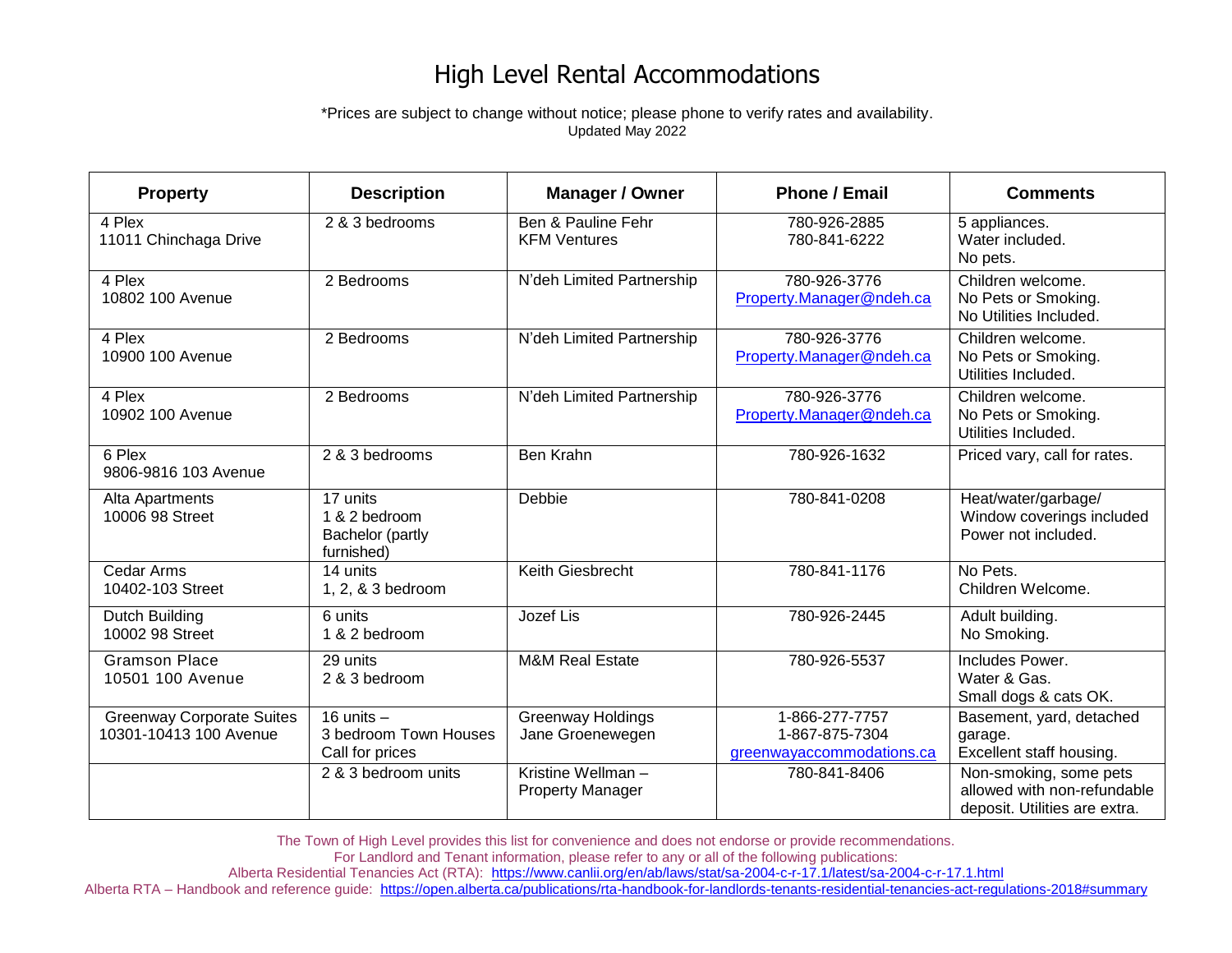| <b>Boreal Housing</b><br>9806 98 Street            | 61 housing units<br>21 single senior dwellings |                                          | 780-926-4118                                              | Low income rentals.<br>No pets.                                    |
|----------------------------------------------------|------------------------------------------------|------------------------------------------|-----------------------------------------------------------|--------------------------------------------------------------------|
| North Haven Apts<br>10202 105 Avenue               | 20 units<br>1 & 2 bedroom                      | Jake & Suzanne Wolfe                     | 780-926-2627 / 780-926-1484<br>highlevelrentalhousing.com | No pets.<br>Adult Building.<br>Some Utilities Included.            |
| Maple Ridge<br>9804 105 Avenue                     | 14 units<br>1, 2, & 3 bedroom                  | N'deh Limited Partnership                | 780-926-3776<br>Property.Manager@ndeh.ca                  | Children welcome.<br>No pets or smoking.<br>Water & Heat included. |
| Main Street Manor<br>10302 100 Avenue              | 31 Units -<br>1 & 2 bedroom<br>Some furnished  | Jake & Suzanne Wolfe                     | 780-926-2627 / 780-926-1484<br>highlevelrentalhousing.com | Wired for internet.<br>Some utilities included.                    |
| 10302 104 Avenue                                   | 1, 2, & 3 bedroom                              | Charles LaForge and<br>Lucille Labrecque | 780-927-3338                                              | Utilities included.<br>Pets OK.                                    |
| Penthouse Apts<br>10010 98 Street                  | 18 units<br>1, & 2 bedroom                     | Randy & Jody Morrill                     | 780-926-3280                                              | Children welcome.<br>Some utilities included.<br>No pets.          |
| Spruce Manor<br>10309 99 Street                    | 14 units<br>1, 2, & 3 bedroom                  | N'deh Limited Partnership                | 780-926-3776<br>Property.Manager@ndeh.ca                  | Children welcome.<br>No pets or smoking.<br>Water & Heat included. |
| <b>Tombri Properties</b><br>10601-10607 100 Avenue | 4 Plex - 4 units<br>3 bedroom                  | <b>M&amp;M Real Estate</b>               | 780-926-5537                                              | Includes Water.<br>Other Utilities extra.<br>Small dogs & cats OK. |
| <b>Tombri Properties</b><br>10609-10619 100 Avenue | 6 Plex - 6 units<br>3 bedrooms                 | <b>M&amp;M Real Estate</b>               | 780-926-5537                                              | Includes Water.<br>Other Utilities extra.<br>Small dogs & cats OK. |
| <b>Tombri Properties</b><br>10285-10299 106 Street | 8 Plex - 8 units<br>3 bedrooms                 | <b>M&amp;M Real Estate</b>               | 780-926-5537                                              | Includes Water.<br>Other Utilities extra.<br>Small dogs & cats OK. |
| West Haven Apts<br>10118 98 Street                 | 18 units<br>1 & 2 bedroom                      | Jake & Suzanne Wolfe                     | 780-926-2627 / 780-926-1484<br>highlevelrentalhousing.com | Adult building.<br>Some utilities.<br>No pets.                     |
| #1 Blueberry Close                                 | 3 Bedrooms with<br>basement                    | N'deh Limited Partnership                | 780-926-3776<br>Property.Manager@ndeh.ca                  | Children welcome.<br>No Pets or Smoking.<br>No utilities included. |
| #2 Blueberry Close                                 | 3 Bedrooms with basement                       | N'deh Limited Partnership                | 780-926-3776<br>Property.Manager@ndeh.ca                  | Children welcome.<br>No Pets or Smoking.<br>No utilities included. |

The Town of High Level provides this list for convenience and does not endorse or provide recommendations.

For Landlord and Tenant information, please refer to any or all of the following publications:

Alberta Residential Tenancies Act (RTA): <https://www.canlii.org/en/ab/laws/stat/sa-2004-c-r-17.1/latest/sa-2004-c-r-17.1.html>

Alberta RTA – Handbook and reference guide:<https://open.alberta.ca/publications/rta-handbook-for-landlords-tenants-residential-tenancies-act-regulations-2018#summary>